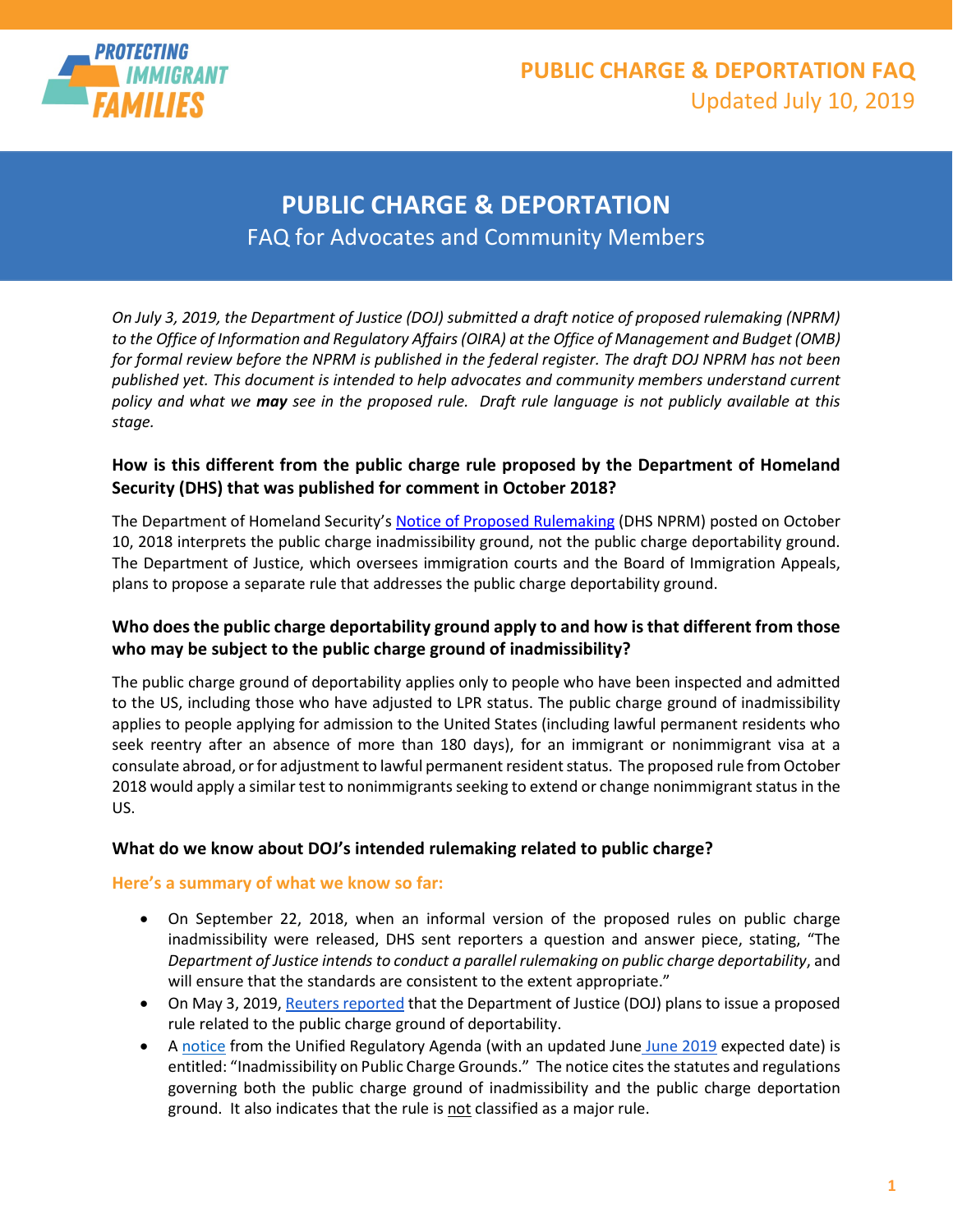

• On July 3, 2019, DOJ submitted the draft NPRM to the Office of Information and Regulatory Affairs (OIRA) at the Office of Management and Budget (OMB) for formal review. The draft NPRM is not publicly available at this stage. But, stakeholders can [submit requests to meet with OIRA](https://www.reginfo.gov/public/do/eo/neweomeeting) from now until the DOJ NPRM is published in the federal register here and the comment period begins.

## **What is the current law on public charge and deportability? Can the government deport green card holders based on their use of public benefits?**

Under current law, DHS cannot deport/remove a person just for using public benefits that the person qualifies to receive. As described in [Field Guidance,](https://www.govinfo.gov/content/pkg/FR-1999-05-26/pdf/99-13202.pdf) there are very narrow circumstances under which a person may be removed based on public charge grounds. For this to occur, individuals must meet each of these conditions:

- received cash welfare or long-term institutional care for reasons that existed before they entered the U.S.
- received the cash welfare or long-term care less than 5 years after entering the U.S.
- have (or have a sponsor who has) a legal debt to the government agency that provided the cash or long-term care
- received a demand for repayment from the government within 5 years of entering the U.S.
- refused to repay the benefits, **and**
- the government filed a lawsuit and won in court

Mere receipt of a benefit is not enough. And, even if the conditions above appear to have been met, immigrants must be given an opportunity to prove that they became a public charge for causes that arose after entry. If immigrants can make such a showing, they will not be deportable as a public charge.

#### **How common is it for a person to be deported on public charge grounds?**

Very uncommon. The public charge ground of deportability is extremely narrow and has been applied infrequently. As explained above, there are very narrow circumstances under which a person may be removed based on public charge grounds. Most public benefit programs do *not* create a legal debt for the immigrant. In some limited cases, the immigrant's sponsor may be liable for repayment of a debt but states generally have not filed lawsuits seeking repayment from sponsors.

Even if individuals receive a relevant public benefit within the first five years after entry, they can show that they did so for reasons that arose after entry. For example, individuals who became pregnant, had an accident, became disabled or ill, lost a job, experienced a decrease in income, a rent increase, relocation, natural disaster, domestic violence *or other factors that arose after entry* – would not be deportable under the statute. And, even if found deportable based on public charge, LPRs may qualify to apply for relief, such as cancellation of removal.

#### **How might DOJ change the public charge ground of deportability?**

We don't know exactly what the proposed rule on public charge deportability will look like. We will be closely monitoring any changes for legal or policy issues that may be raised. Even under the worst-case scenario, the circumstances under which an individual could meet the public charge ground of deportability would likely remain narrow. Most immigrants aren't eligible for the relevant programs during their first five years, and therefore would not meet the statutory test. But there are some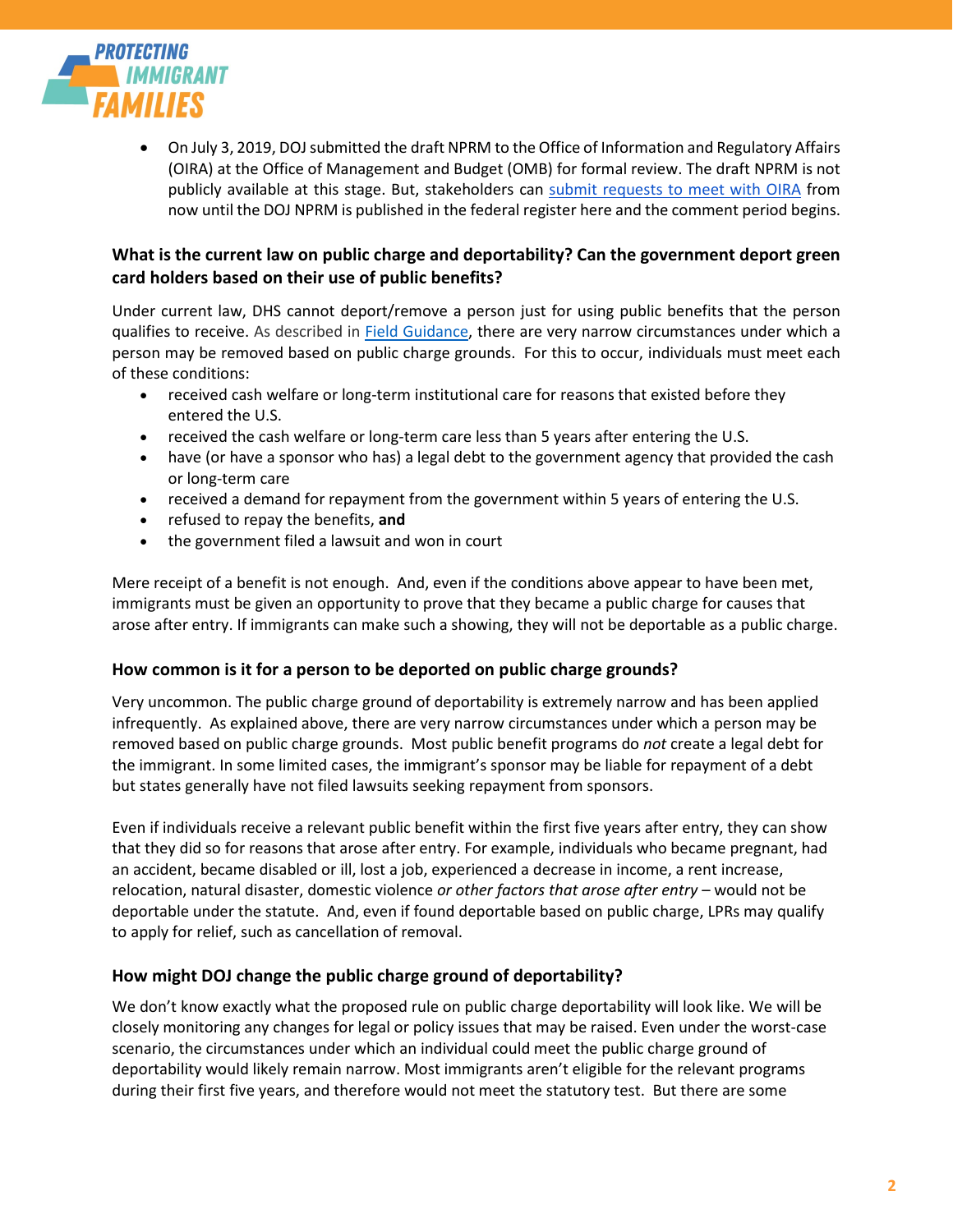

exceptions (see next question). Under the statute, the few individuals who might be subject to the rule would still have an opportunity to show that their need for benefits is based on circumstances that arose after entry. And if found deportable, eligible LPRs may still be able to apply for immigration relief, such as cancellation of removal.

## **Who might be directly affected by a DOJ rule change?**

Most immigrants are not eligible for the relevant public benefits programs during their first five years, and therefore would not meet the statutory test. But there are some exceptions. Here are some **examples** of non-citizens who may be eligible for public benefits like Medicaid, SNAP and housing assistance, in their first five years*:*

- Lawful permanent resident children (green card holders) are eligible for SNAP in all states, and for Medicaid in 33 states and the District of Columbia;
- People granted asylum, refugee status and certain other "humanitarian" immigrants are eligible for Medicaid, SNAP and housing assistance;
- Non-citizen veterans, active duty military members and their spouses, unremarried surviving spouses, and children are eligible for Medicaid and SNAP;
- Lawful permanent residents are eligible for housing assistance without a waiting period;
- Lawful permanent residents may be eligible for state or locally-funded cash assistance or government funded long-term care in some states.

## **How might the test to determine whether someone is** *deportable* **on public charge grounds (DOJ NPRM) differ from the proposed test to determine whether a person is** *inadmissible* **on public charge grounds (DHS NPRM)?**

The test for determining whether a person is inadmissible or has become deportable on public charge grounds might be very different. In determining inadmissibility, DHS looks at whether a person is likely to become a public charge *in the future*, based on a totality of circumstances, including income, use of public benefits, age, family status, and education. In determining whether a person has become deportable as a public charge, the government looks *backward,* focussing on whether a person has received a relevant public benefit in the first five years after entry - based on circumstances that predate the person's entry.

#### **How would such a change affect immigrant families and communities?**

Like all threatened changes to public charge policies, the harm caused by the chilling effect would reach far beyond any individuals who may be affected directly. Although a revised public charge ground of deportability could be relatively narrow in application, it is certain to generate panic, with further risk to public health and the infrastructure that serves all of us. If even one person is deported on public charge grounds, however, the chilling effect would be profound.

#### **How can we prepare for or talk about these possibilities?**

We will need to continue providing accurate information to community members and advocates, while sharing opportunities to work collectively to fight back. To stay up to date on the latest news, we encourage you to join the Protecting Immigrant Families Campaign. More information is available at: [https://protectingimmigrantfamilies.org/get-involved/.](https://protectingimmigrantfamilies.org/get-involved/)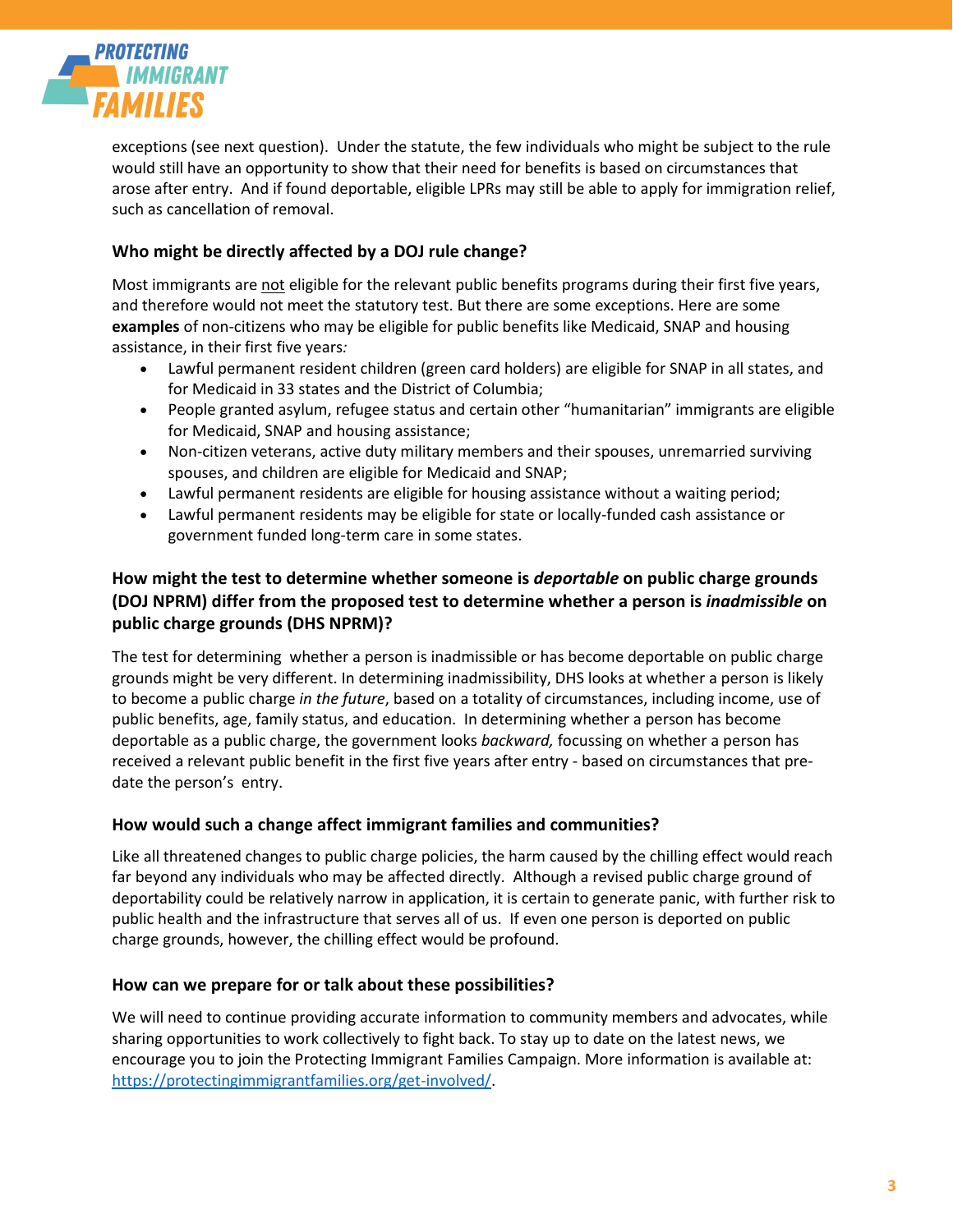

# **Public Charge & Deportation FAQ for Conversations with Community Members**

#### **I am not a U.S. Citizen. Can the government deport me because I use public benefits?**

No. Under current law, the government cannot deport or remove you just for using public benefits that you qualify to receive. In order to be deportable based on public charge, all of the following would have to be true:

- You received cash welfare or long-term institutional care for reasons that existed before you came to the U.S., and
- You got the cash welfare or long-term care less than 5 years after you came to the U.S., and
- You or your sponsor have a legal debt to the government agency that gave you the cash or longterm care, and you or your sponsor got a notice from the government that you owed the debt within 5 years of entering the U.S., and
- You or your sponsor have refused to repay, and the government filed a lawsuit and won in court

Simply receiving a benefit is not enough to be deportable as a public charge. Even if all of the factors above are true for you, you will still be able to show that you used benefits for reasons that came up after you arrived in the United States – like becoming pregnant or having a decrease in income. If you can prove that your situation has changed, you will not be deportable as a public charge.

#### **I heard that the government is going to change the rules. How will that affect me?**

Several changes have been proposed or may be proposed in the near future. However, the rules on public charge decisions made in the U.S. have not yet changed. If or when proposed changes are finalized, the government will make an announcement and is likely to give 60 days' notice before the changes could go into effect.

Remember that the receipt of a public benefit for which you are eligible is not, by itself, a basis for making a person deportable as a public charge. Even if the rules change, you would be able to show that you used benefits based on a situation that came up after you entered the country.

It's also important to keep in mind that even if changes happen, they will not affect everyone. Certain immigrants are not subject to the public charge rules.

#### **Should I stop using public benefit programs just to be safe?**

We recommend that you continue to get the help you need. Using health care and other services can help you and your family become healthier, stronger and more employable. You can stay tuned for any changes that may occur, and can consult with an immigration attorney if you have questions about your individual situation.

If your family plans to apply for a green card or visa inside the United States, we recommend that you continue to use health, housing, and nutrition programs like SNAP, Medicaid, or Section 8 housing assistance that help your family.